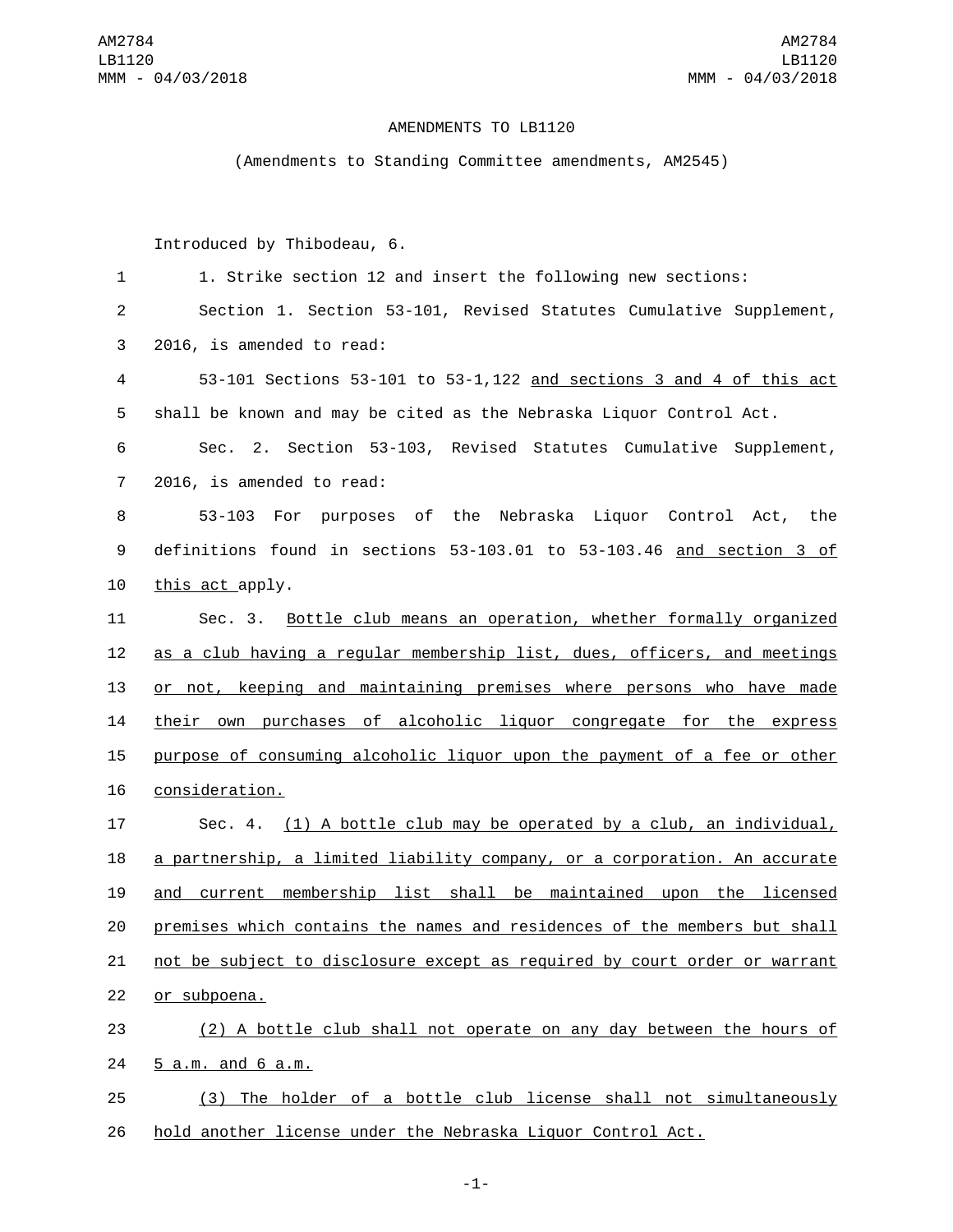Sec. 5. Section 53-117, Revised Statutes Cumulative Supplement, 2 2016, is amended to read:

 53-117 The commission has the following powers, functions, and 4 duties:

 (1) To receive applications for and to issue licenses to and suspend, cancel, and revoke licenses of manufacturers, wholesalers, nonbeverage users, retailers, railroads including owners and lessees of 8 sleeping, dining, and cafe cars, airlines, boats, bottle clubs, and pedal-pub vehicles in accordance with the Nebraska Liquor Control Act;

 (2) To fix by rules and regulations the standards of manufacture of alcoholic liquor not inconsistent with federal laws in order to insure the use of proper ingredients and methods in the manufacture and distribution thereof and to adopt and promulgate rules and regulations not inconsistent with federal laws for the proper labeling of containers, barrels, casks, or other bulk containers or of bottles of alcoholic liquor manufactured or sold in this state. The Legislature intends, by the grant of power to adopt and promulgate rules and regulations, that the commission have broad discretionary powers to govern the traffic in alcoholic liquor and to enforce strictly all provisions of the act in the interest of sanitation, purity of products, truthful representations, and honest dealings in a manner that generally will promote the public health and welfare. All such rules and regulations shall be absolutely binding upon all licensees and enforceable by the commission through the power of suspension or cancellation of licenses, except that all rules and regulations of the commission affecting a club possessing any form of retail license shall have equal application to all such licenses or shall 27 be void;

 (3) To call upon other administrative departments of the state, county and municipal governments, county sheriffs, city police departments, village marshals, peace officers, and prosecuting officers for such information and assistance as the commission deems necessary in

-2-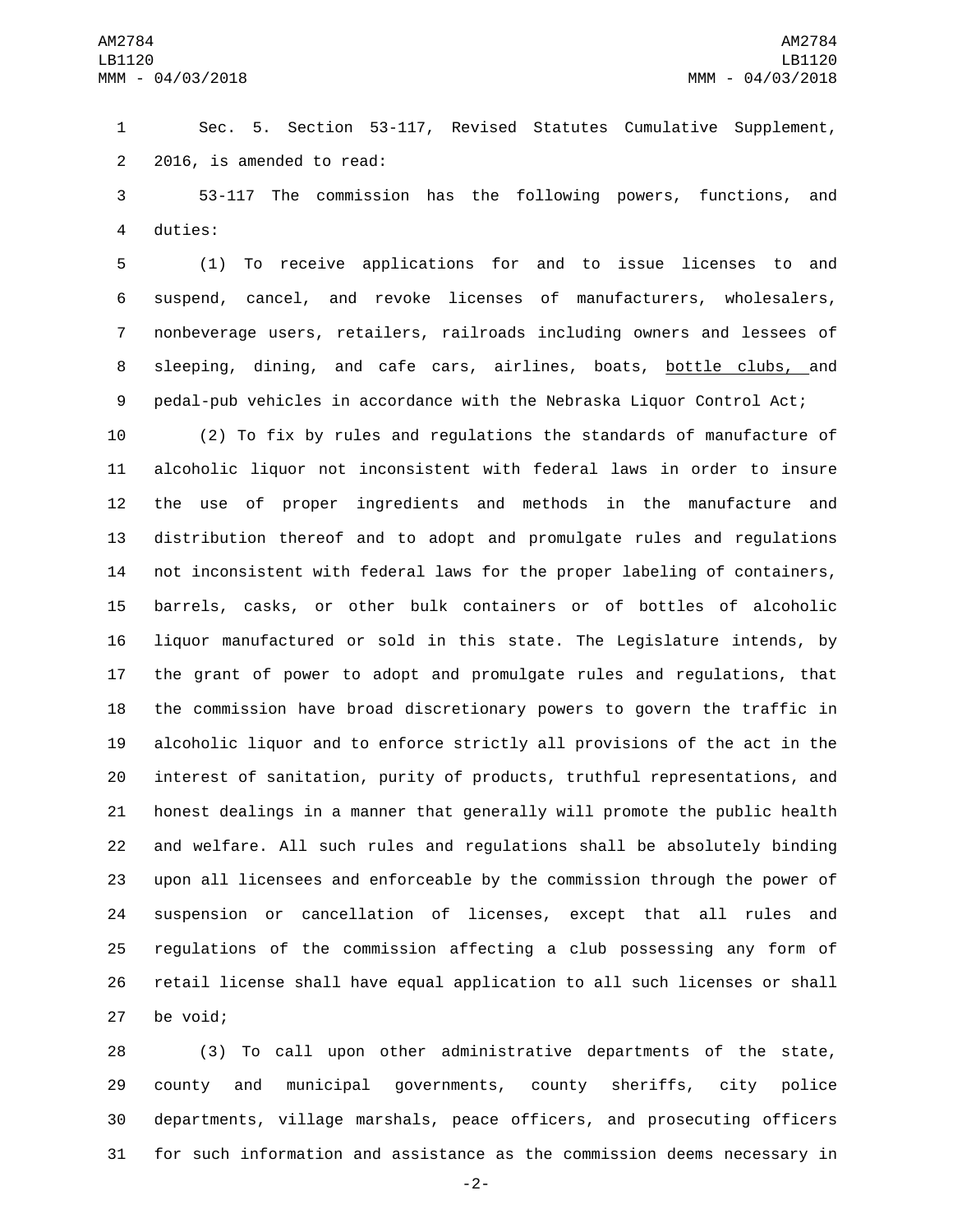the performance of its duties. The commission shall enter into an agreement with the Nebraska State Patrol in which the Nebraska State Patrol shall hire six new patrol officers and, from the entire Nebraska State Patrol, shall designate a minimum of six patrol officers who will spend a majority of their time in administration and enforcement of the 6 Nebraska Liquor Control Act;

7 (4) To recommend to local governing bodies rules and regulations not 8 inconsistent with law for the distribution and sale of alcoholic liquor 9 throughout the state;

 (5) To inspect or cause to be inspected any premises where alcoholic liquor is manufactured, distributed, or sold and, when sold on unlicensed premises or on any premises in violation of law, to bring an action to 13 enjoin the use of the property for such purpose;

14 (6) To hear and determine appeals from orders of a local governing 15 body in accordance with the act;

16 (7) To conduct or cause to be conducted an audit to inspect any 17 licensee's records and books;

 (8) In the conduct of any hearing or audit authorized to be held by the commission (a) to examine or cause to be examined, under oath, any licensee and to examine or cause to be examined the books and records of such licensee, (b) to hear testimony and take proof material for its information in the discharge of its duties under the act, and (c) to 23 administer or cause to be administered oaths;

 (9) To investigate the administration of laws in relation to alcoholic liquor in this and other states and to recommend to the Governor and through him or her to the Legislature amendments to the act; 27 and

28 (10) To receive, account for, and remit to the State Treasurer state 29 license fees and taxes provided for in the act.

30 Sec. 6. Section 53-117.07, Revised Statutes Cumulative Supplement, 31 2016, is amended to read:

-3-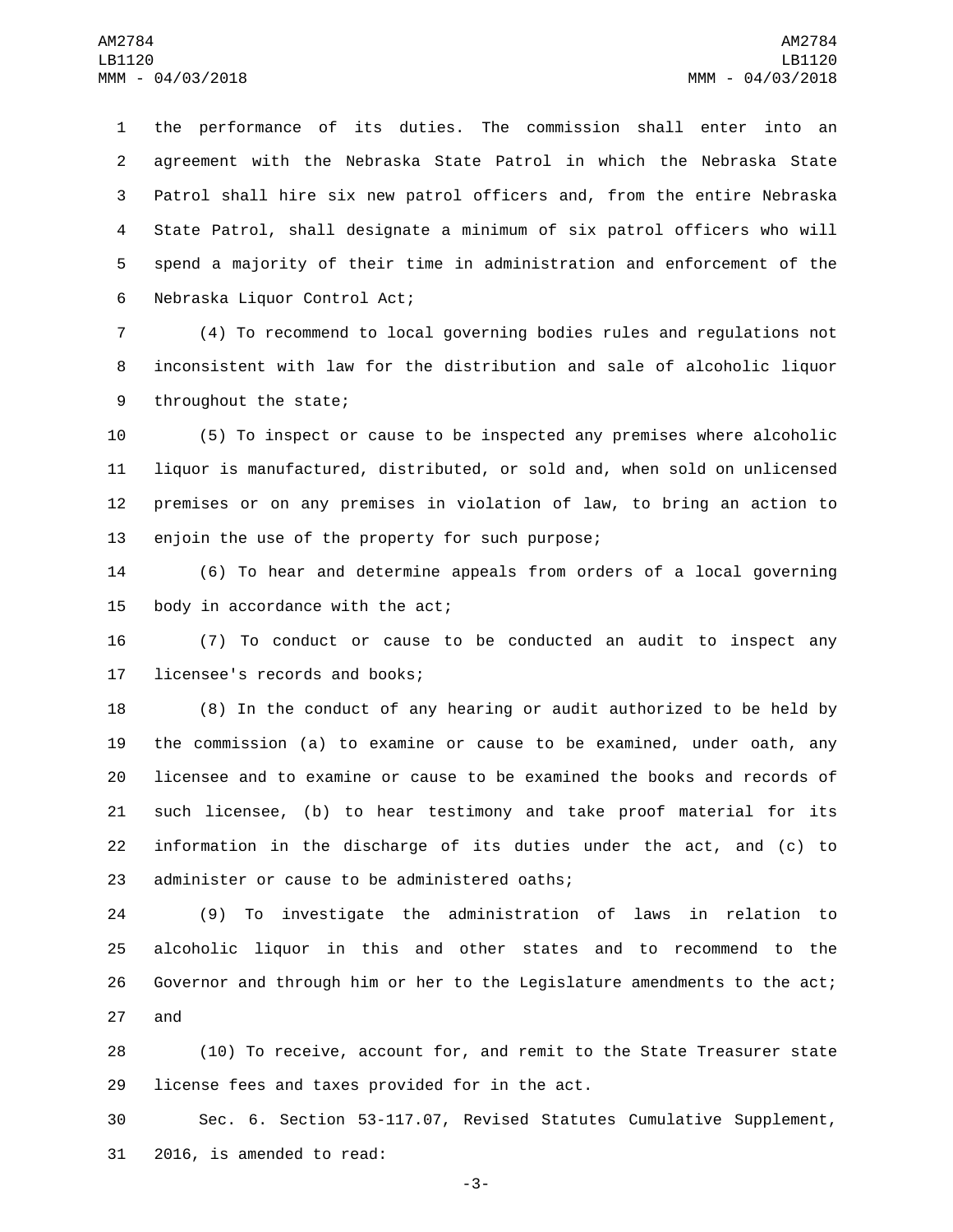53-117.07 All proceedings for the suspension, cancellation, or revocation of licenses of manufacturers, wholesalers, nonbeverage users, craft breweries, microdistilleries, railroads, airlines, shippers, boats, bottle clubs, and pedal-pub vehicles shall be before the commission, and the proceedings shall be in accordance with rules and regulations adopted and promulgated by it not inconsistent with law. No such license shall be so suspended, canceled, or revoked except after a hearing by the commission with reasonable notice to the licensee and opportunity to 9 appear and defend.

 Sec. 7. Section 53-123, Revised Statutes Cumulative Supplement, 11 2016, is amended to read:

 53-123 Licenses issued by the commission shall be of the following types: (1) Manufacturer's license; (2) alcoholic liquor wholesale license, except beer; (3) beer wholesale license; (4) retail license; (5) railroad license; (6) airline license; (7) boat license; (8) nonbeverage user's license; (9) farm winery license; (10) craft brewery license; (11) shipping license; (12) special designated license; (13) catering license; (14) microdistillery license; (15) entertainment district license; and (16) pedal-pub vehicle license; and (17) bottle club license.

 Sec. 8. Section 53-123.15, Revised Statutes Cumulative Supplement,  $2016$ , is amended to read:

 53-123.15 (1) No person shall order or receive alcoholic liquor in this state which has been shipped directly to him or her from outside this state by any person other than a holder of a shipping license issued by the commission, except that a licensed wholesaler may receive not more than three gallons of wine in any calendar year from any person who is 27 not a holder of a shipping license.

 (2) The commission may issue a shipping license to a manufacturer. Such license shall allow the licensee to ship alcoholic liquor only to a licensed wholesaler. A person who receives a license pursuant to this subsection shall pay the fee required in sections 53-124 and 53-124.01

-4-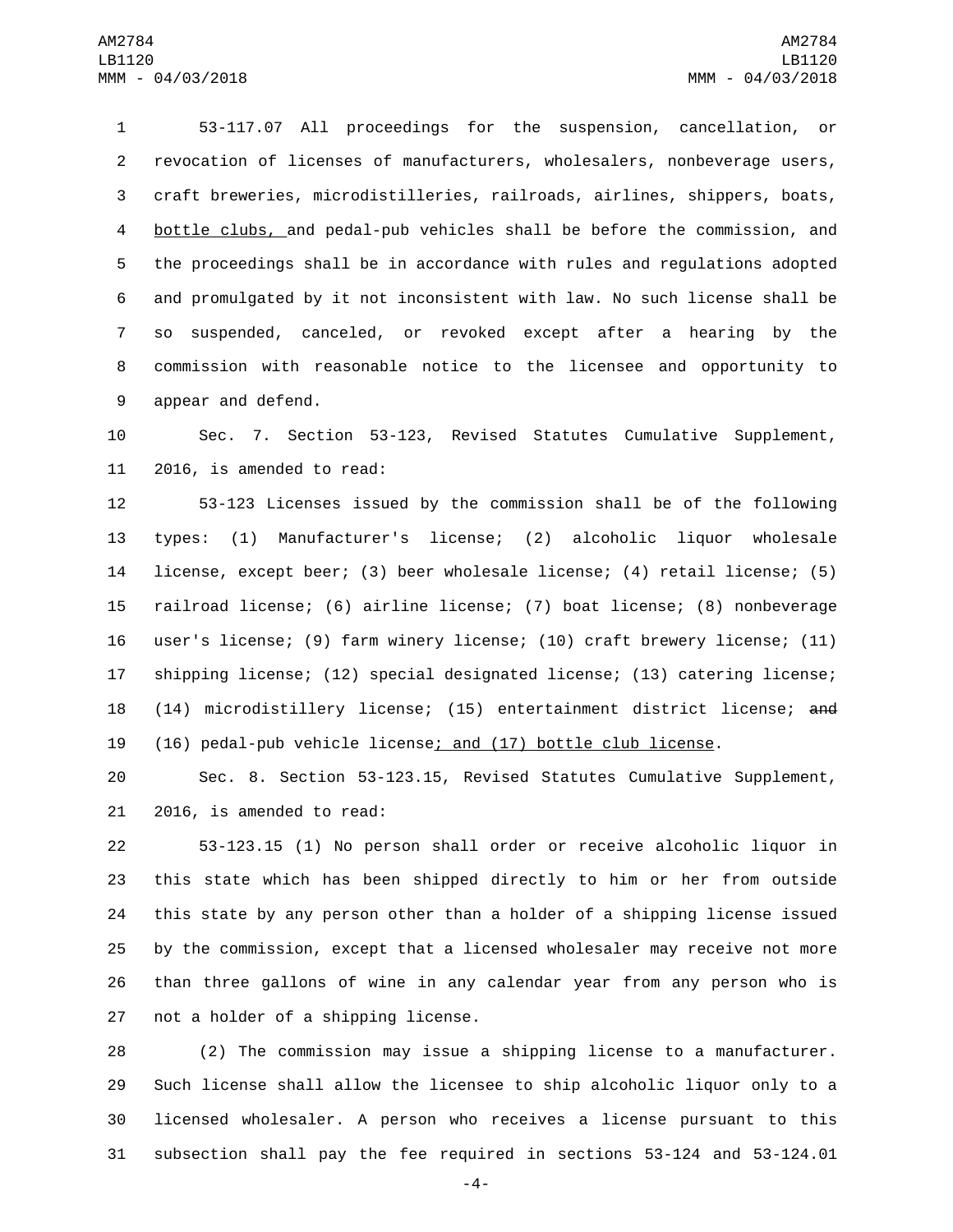for a manufacturer's shipping license. Such fee shall be collected by the 2 commission and be remitted to the State Treasurer for credit . Fees 3 remitted prior to July 1, 2016, shall be credited to the General Fund, except that the fee received for a shipping license issued to a beer 5 manufacturer pursuant to this subsection . Fees remitted beginning on 6 July 1, 2016, shall be credited to the Nebraska Beer Industry Promotional 7 Fund.

 (3) The commission may issue a shipping license to any person who deals with vintage wines, which shipping license shall allow the licensee to distribute such wines to a licensed wholesaler in the state. For purposes of distributing vintage wines, a licensed shipper must utilize a designated wholesaler if the manufacturer has a designated wholesaler. For purposes of this section, vintage wine shall mean a wine verified to be ten years of age or older and not available from a primary American source of supply. A person who receives a license pursuant to this subsection shall pay the fee required in sections 53-124 and 53-124.01 for a vintage wine dealer's shipping license. Such fee shall be collected by the commission and be remitted to the State Treasurer for credit to 19 the General Fund.

 (4) The commission may issue a shipping license to any manufacturer who sells and ships alcoholic liquor from another state directly to a consumer in this state if the manufacturer satisfies the requirements of subsections (7) through (9) of this section. A manufacturer who receives a license pursuant to this subsection shall pay the fee required in sections 53-124 and 53-124.01 for a manufacture direct sales shipping license. Such fee shall be collected by the commission and remitted to the State Treasurer for credit to the Winery and Grape Producers 28 Promotional Fund.

 (5) The commission may issue a shipping license to any retailer who is licensed within or outside Nebraska, who is authorized to sell alcoholic liquor at retail in the state of domicile of the retailer, and

-5-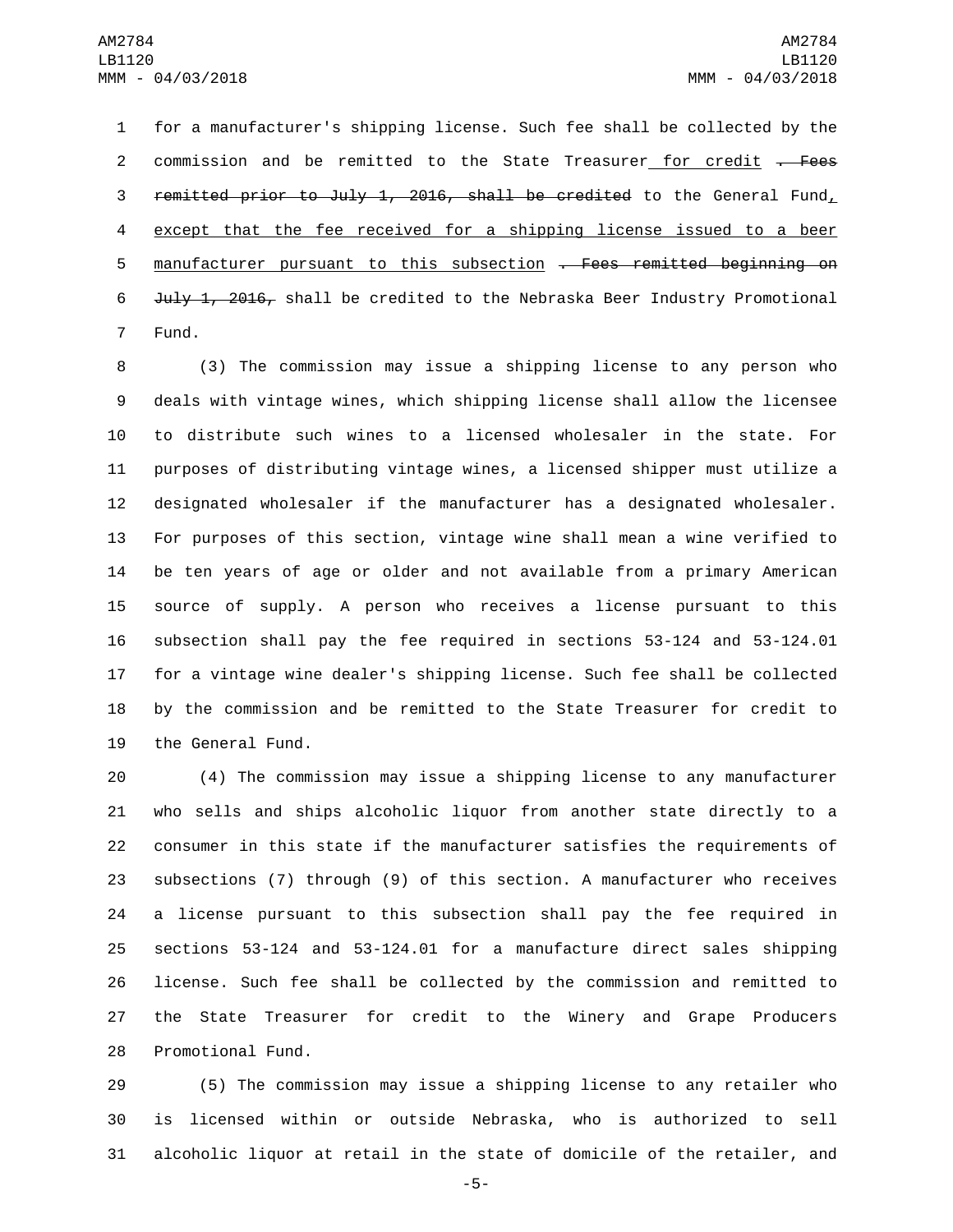who is not a manufacturer if such retailer satisfies the requirements of subsections (7) through (9) of this section to ship alcoholic liquor from another state directly to a consumer in this state. A retailer who receives a license pursuant to this subsection shall pay the fee required in sections 53-124 and 53-124.01 for a retail direct sales shipping license. Such fee shall be collected by the commission and remitted to the State Treasurer for credit to the Winery and Grape Producers 8 Promotional Fund.

 (6) The application for a shipping license under subsection (2) or (3) of this section shall be in such form as the commission prescribes. The application shall contain all provisions the commission deems proper and necessary to effectuate the purpose of any section of the act and the rules and regulations of the commission that apply to manufacturers and shall include, but not be limited to, provisions that the applicant, in consideration of the issuance of such shipping license, agrees:

 (a) To comply with and be bound by sections 53-162 and 53-164.01 in making and filing reports, paying taxes, penalties, and interest, and 18 keeping records;

 (b) To permit and be subject to all of the powers granted by section 53-164.01 to the commission or its duly authorized employees or agents for inspection and examination of the applicant's premises and records and to pay the actual expenses, excluding salary, reasonably attributable to such inspections and examinations made by duly authorized employees of 24 the commission if within the United States; and

 (c) That if the applicant violates any of the provisions of the application or the license, any section of the act, or any of the rules and regulations of the commission that apply to manufacturers, the commission may suspend, cancel, or revoke such shipping license for such 29 period of time as it may determine.

 (7) The application for a shipping license under subsection (4) or (5) of this section shall be in such form as the commission prescribes.

-6-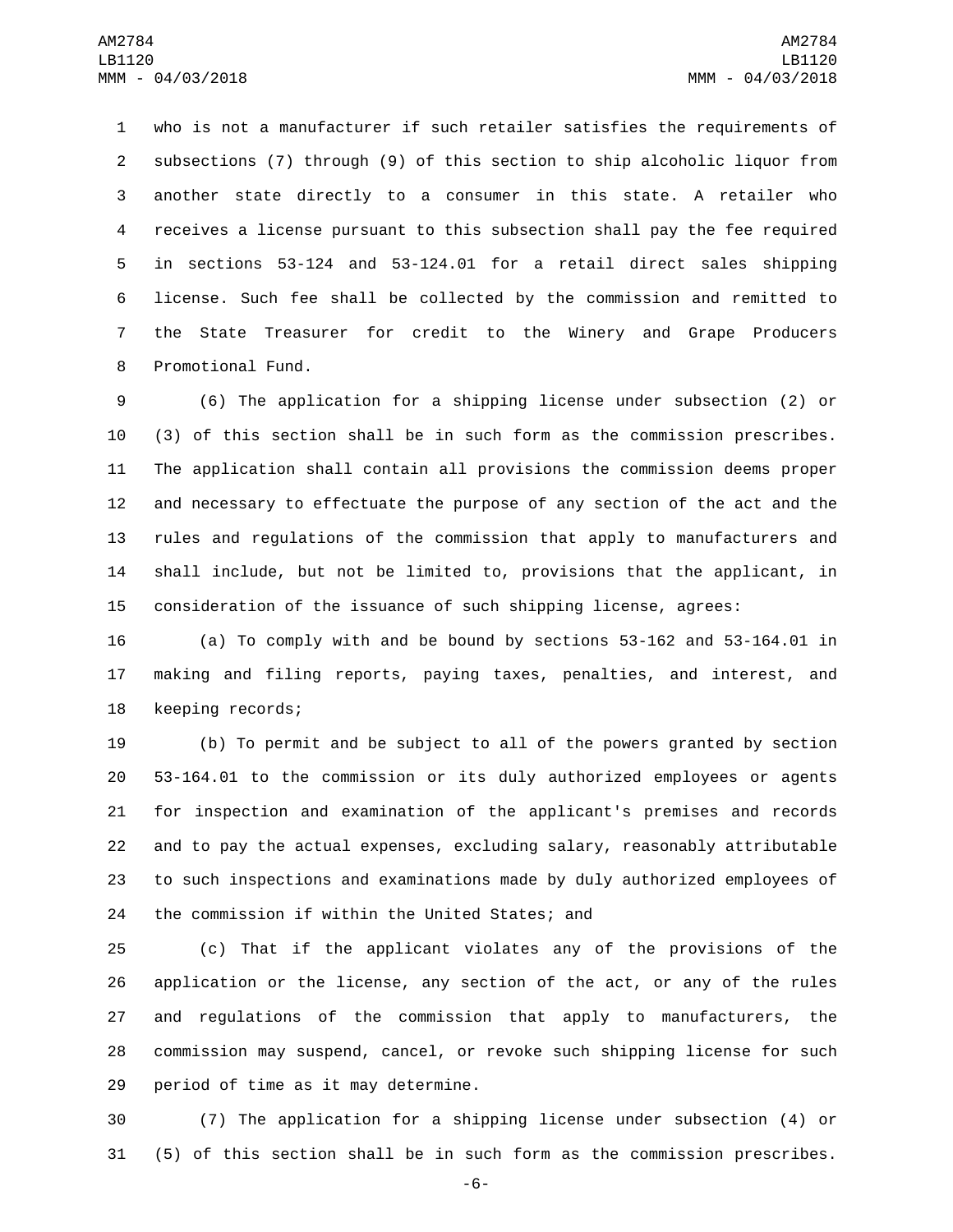The application shall require an applicant which is a manufacturer, a craft brewery, a craft distillery, or a farm winery to identify the brands of alcoholic liquor that the applicant is requesting the authority to ship either into or within Nebraska. For all applicants, unless otherwise provided in this section, the application shall contain all provisions the commission deems proper and necessary to effectuate the purpose of any section of the act and the rules and regulations of the commission that apply to manufacturers or retailers and shall include, but not be limited to, provisions that the applicant, in consideration of 10 the issuance of such shipping license, agrees:

 (a) To comply with and be bound by sections 53-162 and 53-164.01 in making and filing reports, paying taxes, penalties, and interest, and 13 keeping records;

 (b) To permit and be subject to all of the powers granted by section 53-164.01 to the commission or its duly authorized employees or agents for inspection and examination of the applicant's premises and records and to pay the actual expenses, excluding salary, reasonably attributable to such inspections and examinations made by duly authorized employees of 19 the commission if within the United States;

 (c) That if the applicant violates any of the provisions of the application or the license, any section of the act, or any of the rules and regulations of the commission that apply to manufacturers or retailers, the commission may suspend, cancel, or revoke such shipping license for such period of time as it may determine;

 (d) That the applicant agrees to notify the commission of any violations in the state in which he or she is domiciled and any violations of the direct shipping laws of any other states. Failure to notify the commission within thirty days after such a violation may result in a hearing before the commission pursuant to which the license 30 may be suspended, canceled, or revoked; and

(e) That the applicant, if a manufacturer, craft brewery, craft

-7-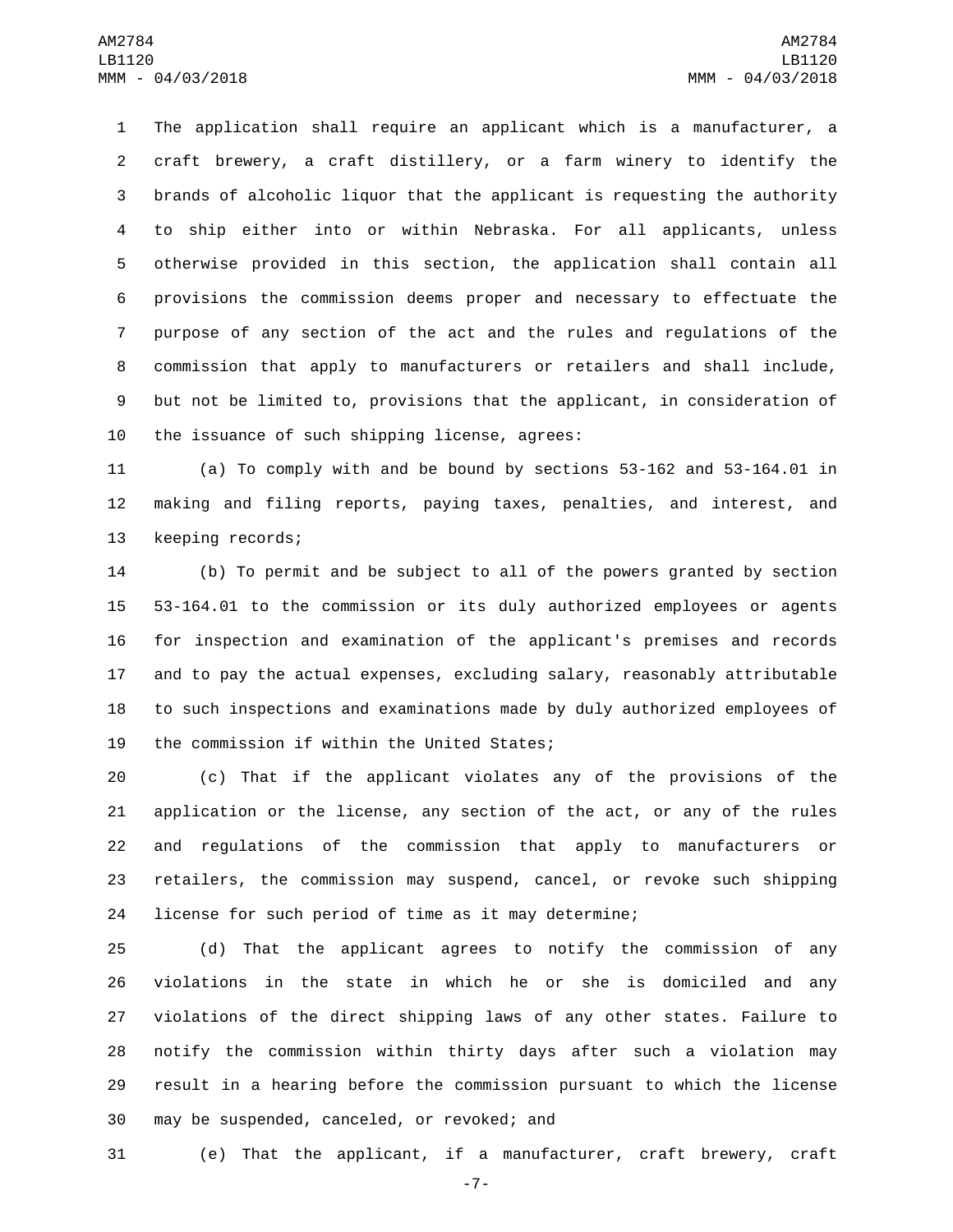distillery, or farm winery, agrees to notify any wholesaler licensed in Nebraska that has been authorized to distribute such brands that the application has been filed for a shipping license. The notice shall be in writing and in a form prescribed by the commission. The commission may adopt and promulgate rules and regulations as it reasonably deems necessary to implement this subdivision, including rules and regulations that permit the holder of a shipping license under this subdivision to amend the shipping license by, among other things, adding or deleting any brands of alcoholic liquor identified in the shipping license.

 (8) Any manufacturer or retailer who is granted a shipping license under subsection (4) or (5) of this section shall:

 (a) Only ship the brands of alcoholic liquor identified on the 13 application;

 (b) Only ship alcoholic liquor that is owned by the holder of the 15 shipping license;

 (c) Only ship alcoholic liquor that is properly registered with the Alcohol and Tobacco Tax and Trade Bureau of the United States Department 18 of the Treasury;

 (d) Not ship any alcoholic liquor products that the manufacturers or wholesalers licensed in Nebraska have voluntarily agreed not to bring 21 into Nebraska at the request of the commission;

 (e) Not ship more than nine liters of alcoholic liquor per month to any person in Nebraska to whom alcoholic beverages may be lawfully sold. All such sales and shipments shall be for personal consumption only and 25 not for resale; and

 (f) Cause the direct shipment of alcoholic liquor to be by approved common carrier only. The commission shall adopt and promulgate rules and regulations pursuant to which common carriers may apply for approval to provide common carriage of alcoholic liquor shipped by a holder of a shipping license issued pursuant to subsection (4) or (5) of this section. The rules and regulations shall include provisions that require

-8-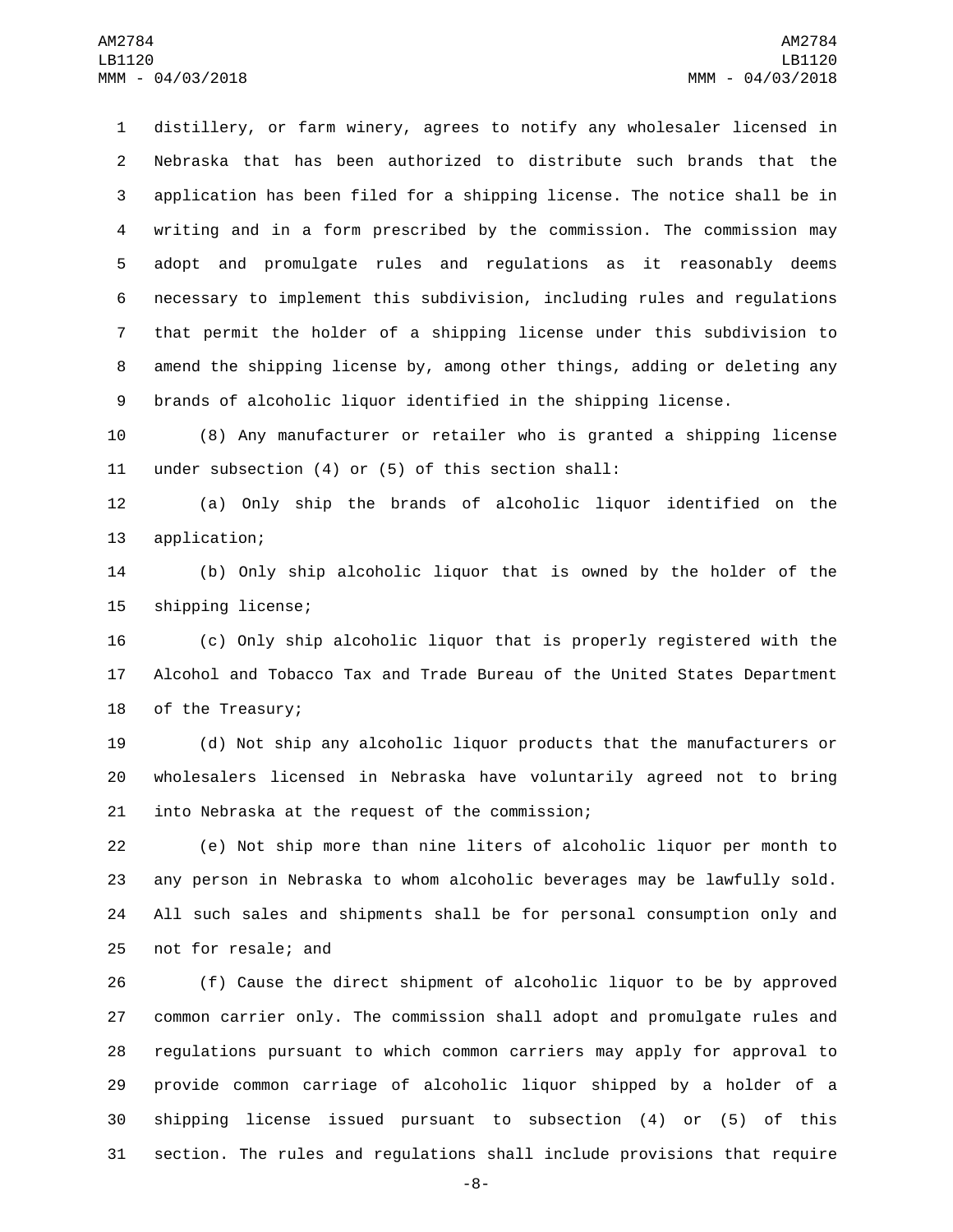(i) the recipient to demonstrate, upon delivery, that he or she is at least twenty-one years of age, (ii) the recipient to sign an electronic or paper form or other acknowledgment of receipt as approved by the commission, and (iii) the commission-approved common carrier to submit to the commission such information as the commission may prescribe. The commission-approved common carrier shall refuse delivery when the proposed recipient appears to be under the age of twenty-one years and refuses to present valid identification. All holders of shipping licenses shipping alcoholic liquor pursuant to this subdivision shall affix a conspicuous notice in sixteen-point type or larger to the outside of each package of alcoholic liquor shipped within or into the State of Nebraska, in a conspicuous location, stating: CONTAINS ALCOHOLIC BEVERAGES; SIGNATURE OF PERSON AT LEAST 21 YEARS OF AGE REQUIRED FOR DELIVERY. Any delivery of alcoholic beverages to a minor by a common carrier shall constitute a violation by the common carrier. The common carrier and the holder of the shipping license shall be liable only for their independent 17 acts.

 (9) For purposes of sections 53-160, 77-2703, and 77-27,142, each shipment of alcoholic liquor by the holder of a shipping license under subsection (3), (4), or (5) of this section shall constitute a sale in Nebraska by establishing a nexus in the state. The holder of the shipping license shall collect all the taxes due to the State of Nebraska and any political subdivision and remit any excise taxes monthly to the commission and any sales taxes to the Department of Revenue.

 (10) By July 1, 2014, the commission shall report to the General Affairs Committee of the Legislature the number of shipping licenses issued for license years 2013-14 and 2014-15. The report shall be made 28 electronically.

 Sec. 9. Section 53-124, Revised Statutes Cumulative Supplement, 30 2016, is amended to read:

53-124 (1) At the time application is made to the commission for a

-9-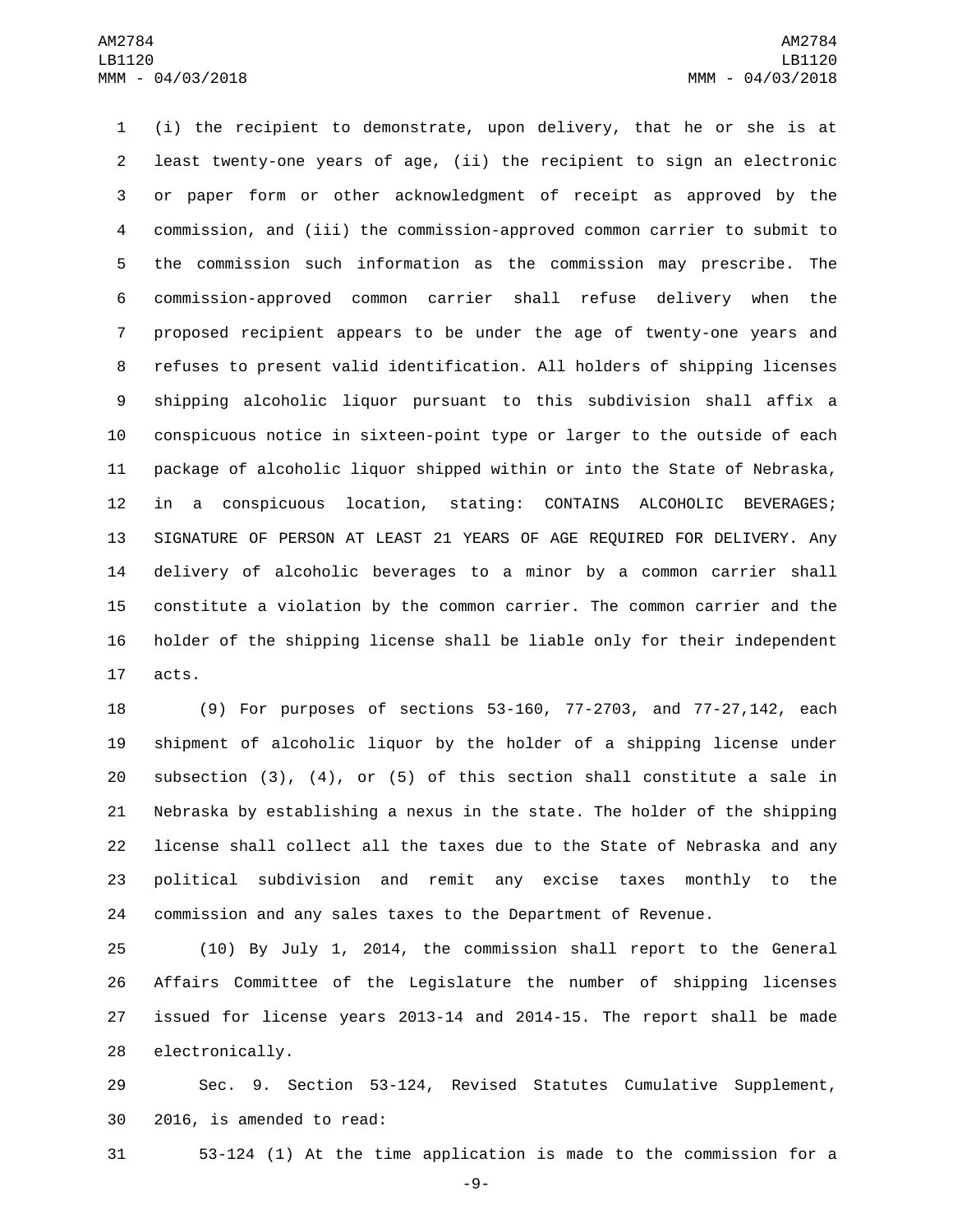license of any type, the applicant shall pay the fee provided in section 53-124.01 and, if the applicant is an individual, provide the applicant's social security number. The commission shall issue the types of licenses 4 described in this section.

 (2) There shall be an airline license, a boat license, a bottle club license, a pedal-pub vehicle license, and a railroad license. The commission shall charge one dollar for each duplicate of an airline license, a bottle club license, a pedal-pub vehicle license, or a 9 railroad license.

 (3)(a) There shall be a manufacturer's license for alcohol and spirits, for beer, and for wine. The annual fee for a manufacturer's license for beer shall be based on the barrel daily capacity as follows:

(i) 1 to 100 barrel daily capacity, or any part thereof, tier one;

(ii) 100 to 150 barrel daily capacity, tier two;

(iii) 150 to 200 barrel daily capacity, tier three;

(iv) 200 to 300 barrel daily capacity, tier four;

(v) 300 to 400 barrel daily capacity, tier five;

(vi) 400 to 500 barrel daily capacity, tier six;

(vii) 500 barrel daily capacity, or more, tier seven.

 (b) For purposes of this subsection, daily capacity means the average daily barrel production for the previous twelve months of manufacturing operation. If no such basis for comparison exists, the manufacturing licensee shall pay in advance for the first year's 24 operation a fee of five hundred dollars.

 (4) There shall be five classes of nonbeverage users' licenses: 26 Class 1, Class 2, Class 3, Class 4, and Class 5.

 (5) In lieu of a manufacturer's, a retailer's, or a wholesaler's license, there shall be a license to operate issued for a craft brewery, 29 a farm winery, or a microdistillery.

(6)(a) There shall be six classes of retail licenses:

(i) Class A: Beer only, for consumption on the premises;

-10-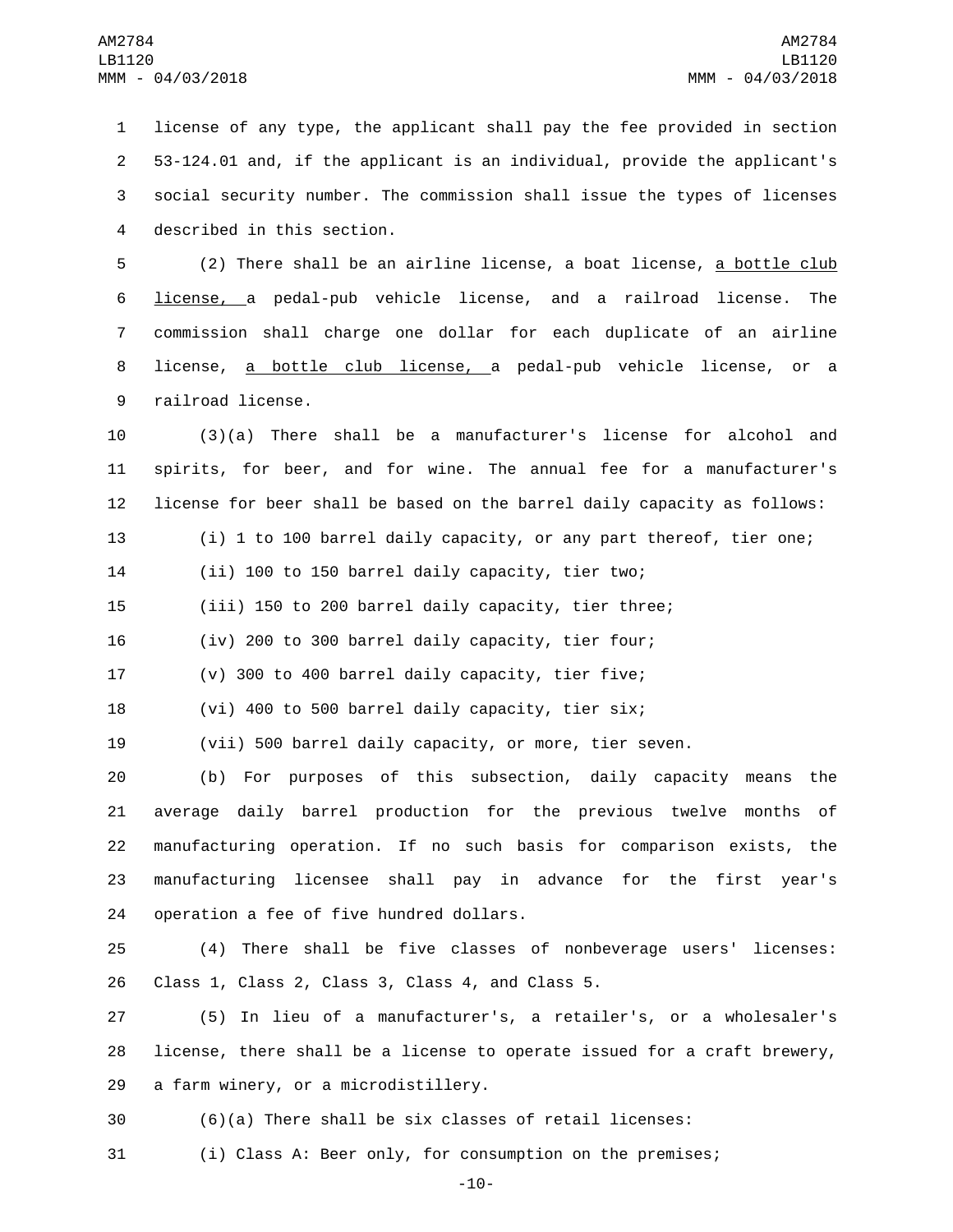(ii) Class B: Beer only, for consumption off the premises, sales in 2 the original packages only;

 (iii) Class C: Alcoholic liquor, for consumption on the premises and off the premises, sales in original packages only. If a Class C license is held by a nonprofit corporation, it shall be restricted to consumption on the premises only. A Class C license may have a sampling designation restricting consumption on the premises to sampling, but such designation shall not affect sales for consumption off the premises under such 9 license;

 (iv) Class D: Alcoholic liquor, including beer, for consumption off the premises, sales in the original packages only, except as provided in subdivision (6)(a)(vi) of this section and subsection (2) of section 13 53-123.04;

 (v) Class I: Alcoholic liquor, for consumption on the premises; and (vi) Class J: Alcoholic liquor, including beer, for consumption off the premises, sales in the original packages only, for a retail licensee whose annual gross revenue from the sale of alcohol does not exceed twenty percent of the licensee's total annual gross revenue from all 19 retail sales.

 (b) All applicable license fees shall be paid by the applicant or licensee directly to the city or village treasurer in the case of premises located inside the corporate limits of a city or village and directly to the county treasurer in the case of premises located outside 24 the corporate limits of a city or village.

 (7) There shall be four types of shipping licenses as described in section 53-123.15: Manufacturers, vintage wines, manufacture direct 27 sales, and retail direct sales.

 (8) There shall be two types of wholesale licenses: Alcoholic liquor and beer only. The annual fee shall be paid for the first and each additional wholesale place of business operated in this state by the same 31 licensee and wholesaling the same product.

-11-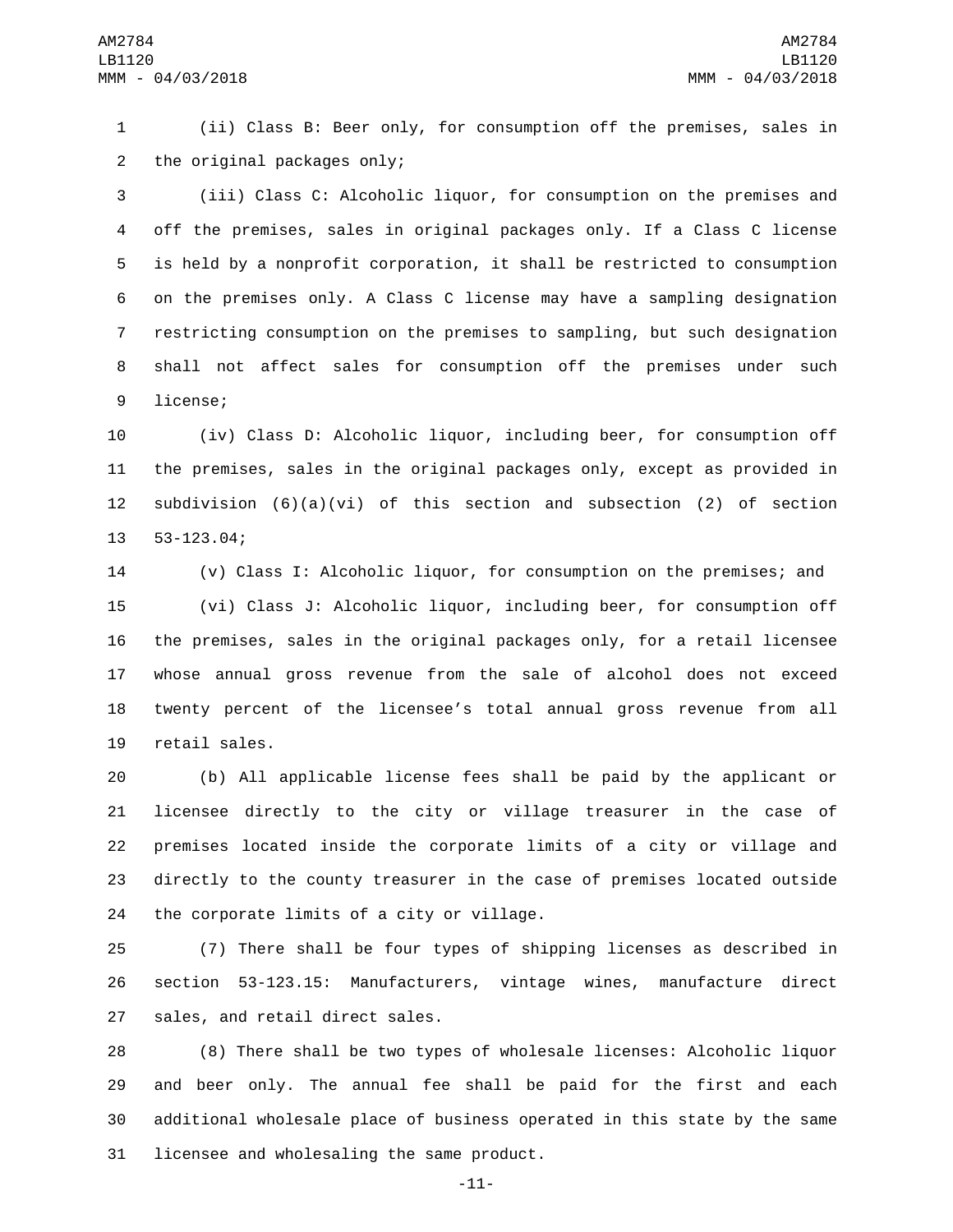1 (9) The license year, unless otherwise provided in the Nebraska 2 Liquor Control Act, shall commence on May 1 of each year and shall end on 3 the following April 30, except that the license year for a Class C 4 license shall commence on November 1 of each year and shall end on the 5 following October 31. During the license year, no license shall be issued 6 for a sum less than the amount of the annual license fee as fixed in 7 section 53-124.01, regardless of the time when the application for such 8 license has been made, except that (a) when there is a purchase of an 9 existing licensed business and a new license of the same class is issued 10 or (b) upon the issuance of a new license for a location which has not 11 been previously licensed, the license fee and occupation taxes shall be 12 prorated on a quarterly basis as of the date of issuance. 13 Sec. 10. Section 53-124.01, Revised Statutes Cumulative Supplement, 14 2016, is amended to read: 15 53-124.01 (1) The fees for annual licenses finally issued by the 16 commission shall be as provided in this section and section 53-124. 17 (2) Airline license ... \$100 18 (3) Boat license ... \$50 19 (4) Bottle club ... \$300 20 (5) (4) Manufacturer's license: 21 Class **Class Class Fee** - In Dollars 22 Alcohol and spirits 1,000 23 Beer - tier one 23 200 24 Beer - tier two 200 25 Beer - tier three<br>25 350 26 Beer - tier four<br>26 Beer - tier four 27 Beer - tier five<br>27 Beer - tier five 28 Beer - tier six 700 29 Beer - tier seven and the seven and the seven and seven and seven and seven and seven and seven and seven 30 Wine 250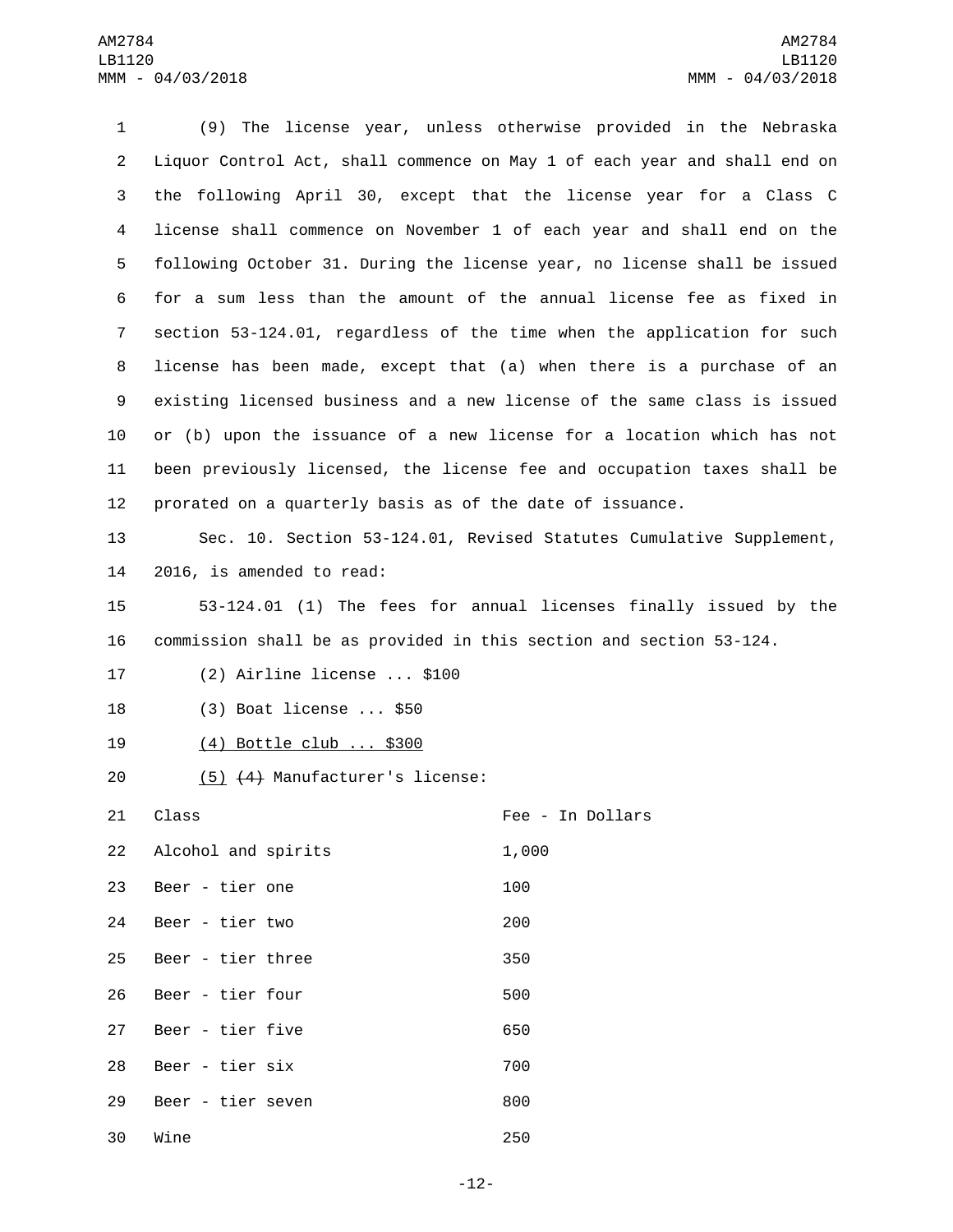1 (6) (5) Nonbeverage user's license: 2 Class **Fee - In Dollars**  $3$  Class 1  $5$ 4 Class 2 25 5 Class 3 50 6 Class 4 100 7 Class 5 250  $(7)$   $(6)$  Operator's license: 9 Class **Fee** - In Dollars 10 Craft brewery 250 11 Farm winery **11 250** 12 Microdistillery 250 13 (8) (7) Pedal-pub vehicle license ... \$50 14 (9) (8) Railroad license ... \$100 15 (10) (9) Retail license: Class16 Fee - In Dollars 17 Class A<sup>100</sup> 18 Class B<sub>18</sub> 100 19 Class C 300 20 Class D<sub>200</sub> 21 Class I 250 22 Class J 50 23 (11) (10) Shipping license: 24 Class **Fee - In Dollars** 25 Manufacturer 25 1,000 26 Vintage wines 26 1,000 27 Manufacture direct sales<br>27 Manufacture direct sales 28 Retail direct sales 500 29 (12) (11) Wholesale license: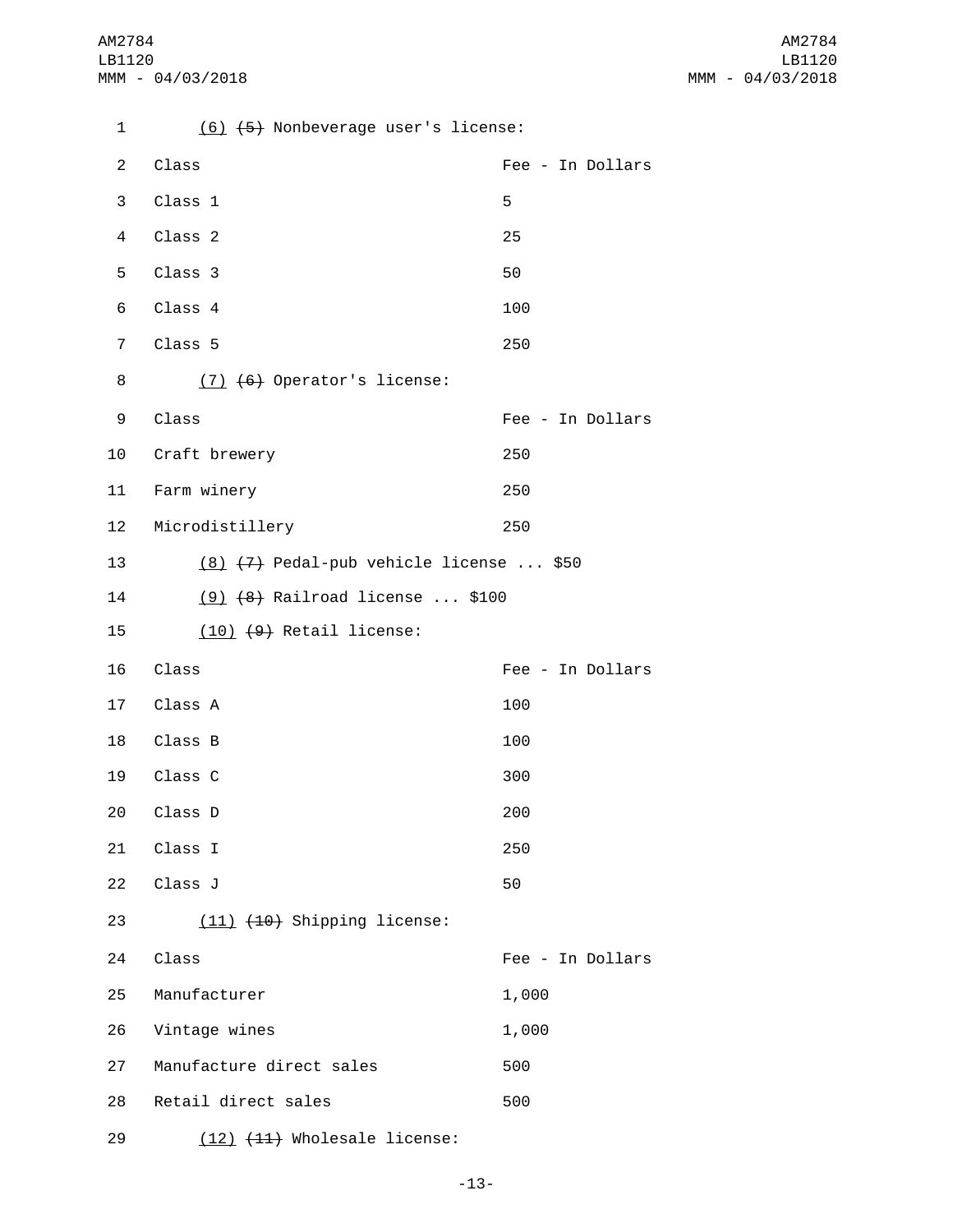|    | 1 Class            | Fee - In Dollars |
|----|--------------------|------------------|
|    | 2 Alcoholic liquor | 750              |
| 3. | Beer               | 500              |

 Sec. 11. Section 53-130, Revised Statutes Cumulative Supplement, 5 2016, is amended to read:

 53-130 (1) New licenses to manufacturers, wholesalers, railroads, airlines, boats, bottle clubs, pedal-pub vehicles, and nonbeverage users of alcoholic liquor may be issued by the commission upon (a) written application in duplicate filed in the manner and on such forms as the commission prescribes and in which the applicant for a beer wholesale license sets forth the sales territory in Nebraska in which it is authorized by a manufacturer or manufacturers to sell their brand or brands and the name of such brand or brands, (b) receipt of bond, (c) payment in advance of the nonrefundable application fee of forty-five dollars and the license fee, and (d) such notice and hearing as the 16 commission fixes by its own order.

 (2) A notice of such application shall be served upon the manufacturer or manufacturers listed in any application for a beer wholesale license and upon any existing wholesaler licensed to sell the 20 brand or brands in the described sales territory.

 (3) A license so issued may be renewed without formal application upon payment of license fees and a renewal fee of forty-five dollars prior to or within thirty days after the expiration of the license. The payment of such fees shall be an affirmative representation and certification by the licensee that all answers contained in an application, if submitted, would be the same in all material respects as the answers contained in the last previous application. The commission may at any time require a licensee to submit an application.

 Sec. 12. Section 53-134.01, Revised Statutes Cumulative Supplement, 30 2016, is amended to read:

-14-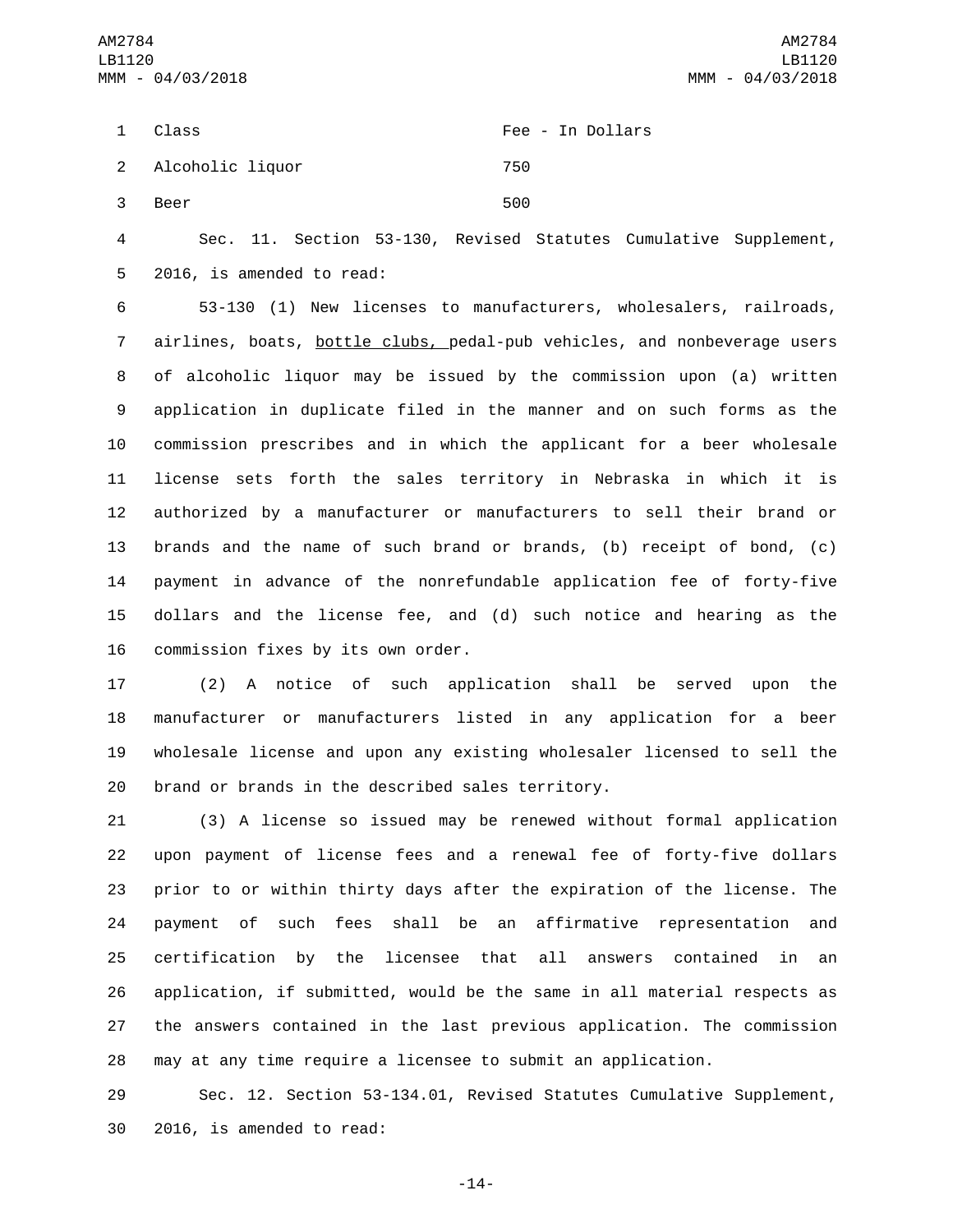53-134.01 (1) The holder of a Class C license may obtain a limited bottling endorsement for such license as prescribed in this section. The endorsement shall be issued for the same period and may be renewed in the same manner as the Class C license. A limited bottling endorsement may not be used in conjunction with a special designated license.

 (2) A licensee desiring to obtain a limited bottling endorsement for a license shall file with the commission an application upon such forms as the commission prescribes and a fee of three hundred dollars payable 9 to the commission.

 (3) The holder of a limited bottling endorsement may sell beer for consumption off the licensed premises in sealed containers filled as 12 provided in this subsection if:

 (a) The sale occurs on the licensed premises of the licensee during the hours the licensee is authorized to sell beer;

 (b) The licensee uses sanitary containers purchased by the customer from the licensee or exchanged for containers previously purchased by the customer from the licensee. The containers shall prominently display the endorsement holder's trade name or logo or some other mark that is unique 19 to the endorsement holder and shall hold no more than sixty-four thirty-20 two ounces;

 (c) The licensee seals the container in a manner designed so that it is visibly apparent whether the sealed container has been tampered with or opened or seals the container and places the container in a bag designed so that it is visibly apparent whether the sealed container has 25 been tampered with or opened; and

 (d) The licensee provides a dated receipt to the customer and attaches a copy of the dated receipt to the sealed container or, if the sealed container is placed in a bag, to the bag.

 Sec. 13. Section 53-1,115, Reissue Revised Statutes of Nebraska, is 30 amended to read:

53-1,115 (1) A copy of the rule, regulation, order, or decision of

-15-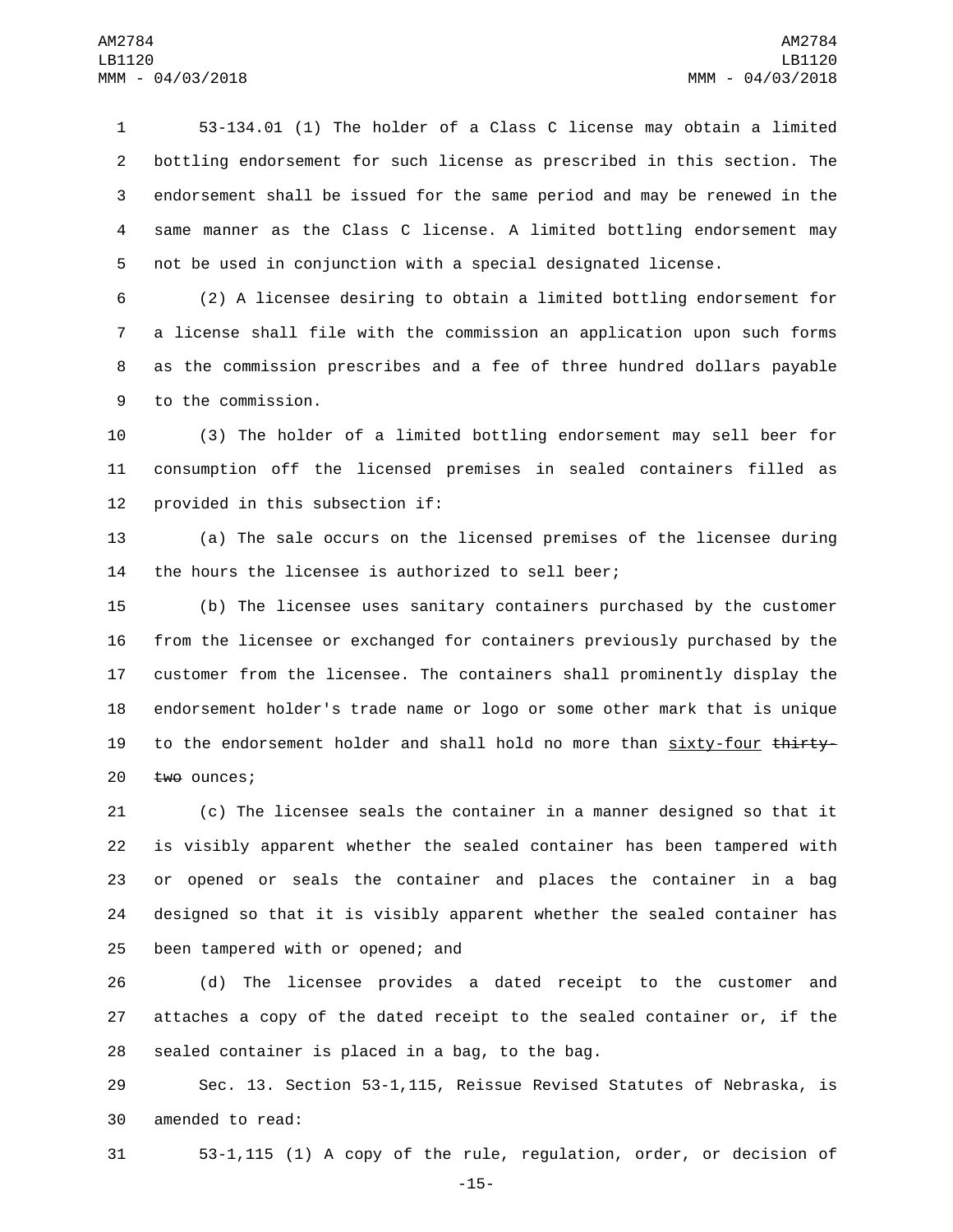the commission denying an application or suspending, canceling, or revoking a license or of any notice required by any proceeding before it, certified under the seal of the commission, shall be served upon each party of record to the proceeding before the commission. Service upon any attorney of record for any such party shall be deemed to be service upon such party. Each party appearing before the commission shall enter his or her appearance and indicate to the commission his or her address for such service. The mailing of a copy of any rule, regulation, order, or decision of the commission or of any notice by the commission, in the proceeding, to such party at such address shall be deemed to be service 11 upon such party.

 (2) Within thirty days after the service of any rule, regulation, order, or decision of the commission denying an application or suspending, canceling, or revoking any license upon any party to the proceeding, as provided for by subsection (1) of this section, such party may apply for a rehearing with respect to any matters determined by the commission. The commission shall receive and consider such application for a rehearing within thirty days after its filing with the executive director of the commission. If such application for rehearing is granted, the commission shall proceed as promptly as possible to consider the matters presented by such application. No appeal shall be allowed from any decision of the commission except as provided in section 53-1,116.

 (3) Upon final disposition of any proceeding, costs shall be paid by the party or parties against whom a final decision is rendered. Costs may be taxed or retaxed to local governing bodies as well as individuals. Only one rehearing referred to in subsection (2) of this section shall be granted by the commission on application of any one party.

(4) For purposes of this section, party of record means:

 (a) In the case of an administrative proceeding before the commission on the application for a retail, craft brewery, or 31 microdistillery license:

-16-